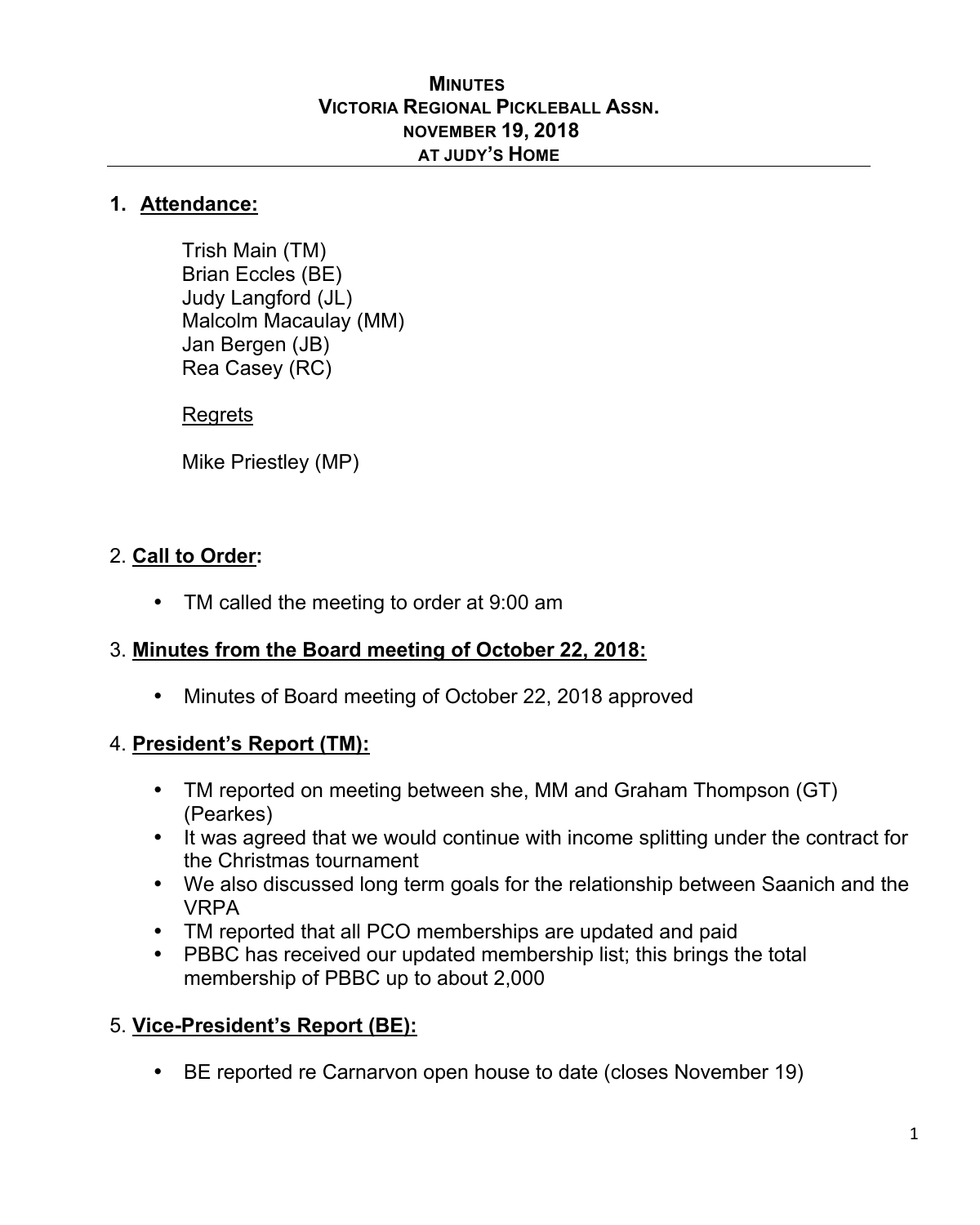- The tennis community has made a presentation in opposition to pickle ball (751) signatories)
- The board discussed and agreed that our approach should continue to be in favour of dedicated pickle ball courts and emphasizing our growing demographic
- It would be preferable to find ways to work with, rather than against, the tennis community, re sufficient dedicated courts for both sports
- TM will consult with Tennis BC in such regard
- BE also reported on the condition of the outdoor sport surface tennis courts at Bear Mountain that Russ Hartley (RH), Director of Tennis invited the VRPA to assess for the suitability of pickle ball
- The 2 courts are quiet to play on but need maintenance, line painting or resurfacing
- At RH's request, BE is researching the likely cost of adding lines to the existing courts as a possible first step

## 6. **Treasurer's Report:**

- Current ISCU account balance \$12,036
- PayPal account balance \$2,309 (including Christmas tournament registrations)
- Petty cash \$300

## 7. **Directors' reports:**

• Nil

# 8. **Old Business:**

- Wednesday afternoon play Drill and Practice:
- After discussion, the board decided to continue the present program for January to March 2019 but adjust the maximum registrants to 10 men, 20 women
- The existing program is getting good support and has resulted in some new memberships as well
- The amount of time for drills is being adjusted to 1  $\frac{1}{2}$  hours and participants will be encouraged to incorporate the strokes drilled into the games rather than reverting to bad habits
- JB and MM will lead the final three sessions this year
- December 15, 2018 Christmas Fun Tournament: